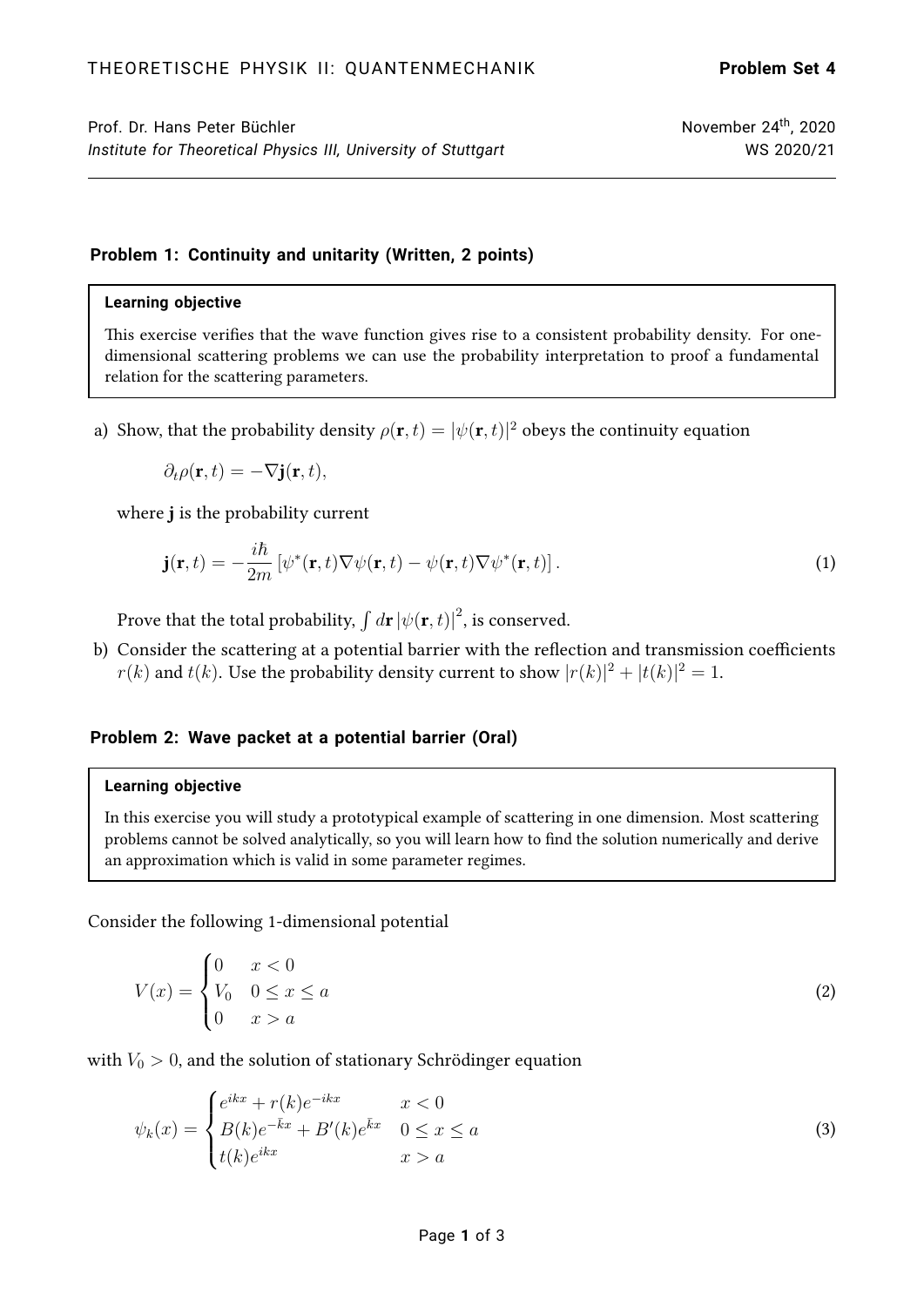with  $k =$  $\sqrt{2mE}/\hbar, \bar{k}^2 = 2mV_0/\hbar^2 - k^2.$ 

Suppose that at time  $t_0$  one has a wave packet  $\psi(x, t_0)$  centered at  $-L$  and far from the barrier  $L \gg a$  with  $\sigma \ll L$ 

$$
\psi(x,t_0) = \frac{1}{(2\pi\sigma)^{\frac{1}{4}}} e^{ik_0 x} e^{-\frac{(x+L)^2}{4\sigma}} \tag{4}
$$

with  $k_0 < \bar{k}$ .

- a) Determine the reflection and transmission coefficients  $r(k)$  and  $t(k)$ .
- b) Decompose the wave packet  $\psi(x, t_0)$  into eigenstates of the Hamiltonian.
- c) Suppose that the coefficients  $t(k)$ ,  $r(k)$ ,  $B(k)$ ,  $B'(k)$  are k-independent. Calculate the time evolution of the wave packet  $\psi(x, t)$  and show that, after reaching the barrier, it splits into two wave packets: reflected and transmitted.
- d) Numerically solve the time evolution of the wave packet in the general case with  $t(k)$ ,  $r(k)$ ,  $B(k)$ ,  $B'(k)$  explicitly k-dependent. Compare this exact solution to your approximations from task c).

### **Problem 3: Kronig-Penney Model (Written, 6 points)**

#### **Learning objective**

The Kronig-Penney model allows a simplified modelling of the electronic properties of crystals. An important property are the energy bands, narrowly spaced discrete energy levels that are separated from each other by "forbidden zones" where no stationary electronic states are allowed. With the help of this simple band structure model, solid state materials can be characterized as insulators, semimetals or metals. The origin for the appearance of energy bands lies on the one hand in the regular periodic arrangement of the atoms in a crystal and on the other hand is a consequence of quantum mechanical tunneling processes of electrons from one atom to the next.

To illustrate this concept we consider in the following a one-dimensional periodic comb of  $\delta$ -potentials

$$
V(x) = g \sum_{n = -\infty}^{\infty} \delta(x - na)
$$
 (5)

where  $g > 0$  is a coupling constant and a denotes the lattice constant of the crystal.

- a) First consider the potential  $V(x) = q\delta(x)$ . Show that for every solution  $\psi(x)$  of the Schrödinger equation that  $\psi'(x)$  is discontinuous at  $x=0.$  Determine the difference  $\Delta\psi'=\lim_{\varepsilon\searrow 0}\psi'(\varepsilon)-1$  $\lim_{\varepsilon\nearrow 0}\psi'(\varepsilon)$  as a function of the coupling strength  $g$  and the particle mass  $m.$
- b) Show that this potential can be understood as a limiting case of a sequence of potential wells of depth  $V_0$  and width a which are separated by barriers of width b. Take the limit  $b \to 0$  while keeping the coupling constant  $g \equiv bV_0$  constant.